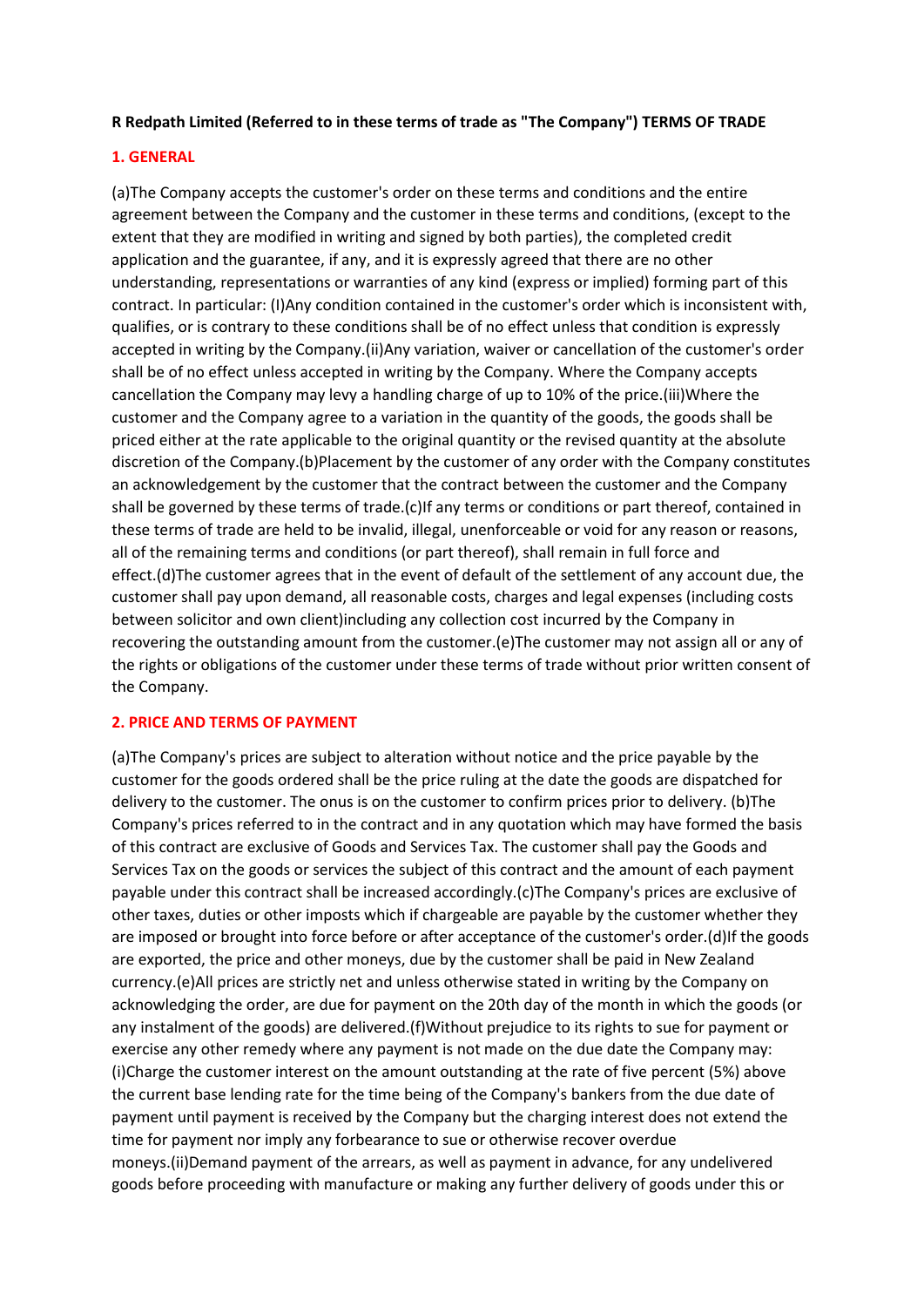any other contract between the Company and the customer.(iii)Rescind this contract or any other contract between the Company and the customer and the customer shall not be entitled to demand or enforce delivery of any goods or any instalment of goods under this or any other contract.(iv)The right to restrict or withhold the sale of further goods on credit is reserved where the Company has reason to doubt the customer's ability to pay for such purchases.

## **3. DELIVERY**

(a)The Company may withhold delivery in terms of clause 2 above. (b)If the customer fails or refuses or indicates to the Company that the customer will fail or refuse to take or accept delivery, then the goods shall be deemed to have been delivered when the Company was willing to deliver them.(c)The Company reserves the right to dispatch the customer's order in one delivery or by instalments. Where the Company acknowledges an order which provides for delivery by instalments the Company shall be entitled to payment for each instalment delivered (as if it were a separate contract) but failure to deliver any instalment shall not entitle the customer to repudiate the contract as to any remaining instalments. (d)Any quotations of delivery times by the Company are made in good faith but as estimates and not commitments. The Company shall not be bound by such estimates. (e)Where the customer requests a particular method of delivery and the Company agrees in writing then the customer shall cover the cost of delivery by that method from the point of dispatch of the goods by the Company. Otherwise the Company will select the method of delivery.

#### **4. SHORTAGES**

The Company's liability for shortages in the quantity of the goods supplied is limited to making up the shortages. No claim for shortages in quantity will be allowed unless the customer gives written notification of the shortage in writing within 3 days of delivery and provides a reasonable opportunity to take all necessary steps to investigate the claim.

#### **5. RISK AND LOSS IN TRANSIT**

(a)Risk (including, without limitation, insurance responsibility) of any loss, damage or deterioration of or to the goods shall pass to the customer on collection of the goods by the customer or his agent or the passing of the goods to a carrier (including, without limitation, the Company's own delivery vehicles) for delivery. (b)Goods leaving the Company's premises are deemed to be adequately packed. Claims made for damage or loss in transit must be made against the carrier in the prescribed manner: (i)Prior to acknowledging delivery to the carrier the customer must ensure that the complete consignment as per the carrier's note has been received.(ii)Should there be a shortage or visible damage to outer packaging the carriers note must be endorsed accordingly.(iii)Within 3 days of receipt of consignment the customer must ensure that all products received is in good order and condition.(c)No claims will be considered after 3 days of receipt of goods.(d)While no liability for goods damaged or lost in transit will be accepted by the Company, details of any claim should be advised to the Company.(e)The liability of the Company in respect of goods that are inadequately packed or where the Company uses its own delivery vehicles to transport the goods to the customer or where risk has not passed to the customer in terms of clause 3(b) and 8(a) (and whether such liability in whether case is in contract or in tort including negligence of the Company, its employees or agents or otherwise howsoever), shall be limited, in the case of inadequately packed goods and failure to deliver, to refunding or crediting the customer with the purchase price and in the case of damage in transit, at the option of the Company to providing replacement goods or refunding or crediting the customer with the purchase price of the damaged goods.(f)Risk shall pass back to the Company only if the Company exercises its right of repossession pursuant to clause8(h) and in that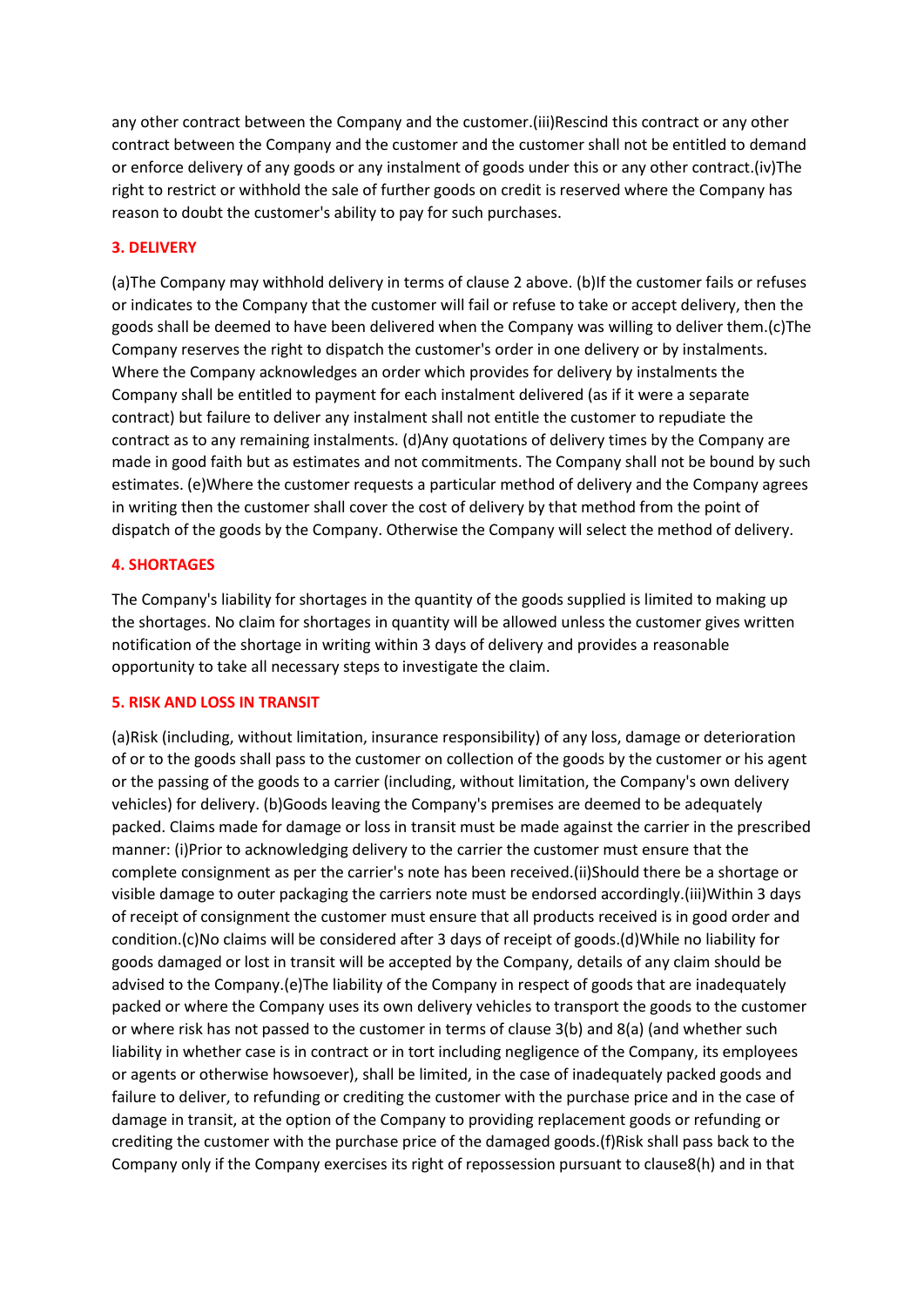regard the following shall apply: (i)Risk shall pass back to the Company only if the Company takes possession of the goods by removing the goods; and(ii)If any of the goods so repossessed by the Company are goods in respect of which the Company shares title with any other party, risk shall pass back to the Company only in relation to the Company's share in such goods as defined in clause 8(e).

#### **6. RETURN OF GOODS FOR CREDIT**

(a)The Company is under no obligation to accept the return of goods supplied. Goods supplied in accordance with the customer's order can only be returned with the express approval of the Company. In particular: (i) Requests to return goods must be submitted in writing within 10 days (ten) from the date of supply. (ii)Where goods are accepted for credit they must be delivered at the customer's expense into the Company's store from where they were purchased in original condition and packaging. (iii)The original invoice number must be quoted. (iv)The Company reserves the right to levy a restocking fee against any returns it may agree to accept. Such fees may be up to 15% and levied at the Company's absolute discretion.(b)Goods specially important or brought in or procured on behalf of the customer cannot be returned except with prior written approval from the Company and then only on such terms and conditions as the Company may agree.

#### **7. DISPUTES**

In the event that any part of the invoice is disputed the amount not under question shall be paid promptly according to applicable payment terms. Any claim or dispute arising hereunder shall be subject to arbitration in accordance with the Arbitration Act (1996) of New Zealand.

#### **8. OWNERSHIP**

(a)Ownership of all goods sold by the Company is retained by the Company until full payment is received for all amounts owing (including any default interest pursuant to clause (2) and enforcement and legal costs pursuant to sub clause (i)) in respect of all goods supplied. This provision is intended to protect the Company in respect of any event where the customer defaults in payment of the goods or any other goods sold by the Company to the customer or any event occurs which could cause the customer to become insolvent, bankrupt or be liquidated or in the event of the insolvency, bankruptcy or liquidation of the customer or any approaches made by the customer to creditors to extend time for otherwise compromise payment of the customer's debts. In this clause such events are referred to as "Events of Default".(b)Until such payment is made the customer agrees to:(i)Enable the goods to be readily identifiable as the property of the Company;(ii)Maintain the goods so supplied in good order and condition and to return the goods immediately if called up onto do so by the Company.(c)The customer hereby agrees to meet all cost of and any incidentals in the recovery of the goods as well as any shortfall between the amount owing and the value of the goods recovered.(d)Notwithstanding the retention of ownership the customer may, prior to payment in full, as agent for the Company, sell the goods under a bona fide transaction in the ordinary course of business not intended to deprive the Company of the benefit of the retention of title. In the event of a sale of goods, or any of them prior to payment in full, the customer shall, as trustee for the Company;(i)Hold all moneys received by the customer on any such sale of the goods separate from the customer's own money and in the name of the credit of the Company and the customer will on request from the Company pay such proceeds to the Company.(ii)Hold all claims against the purchasers of any such goods who has not made payment for the same in trust for the Company and the Company may, upon the occurrence of any Event of Default, either in its own name or in the name of the customer make claim to and issue proceedings to recover the sale price of such goods. If called upon to do so by the Company, the customer shall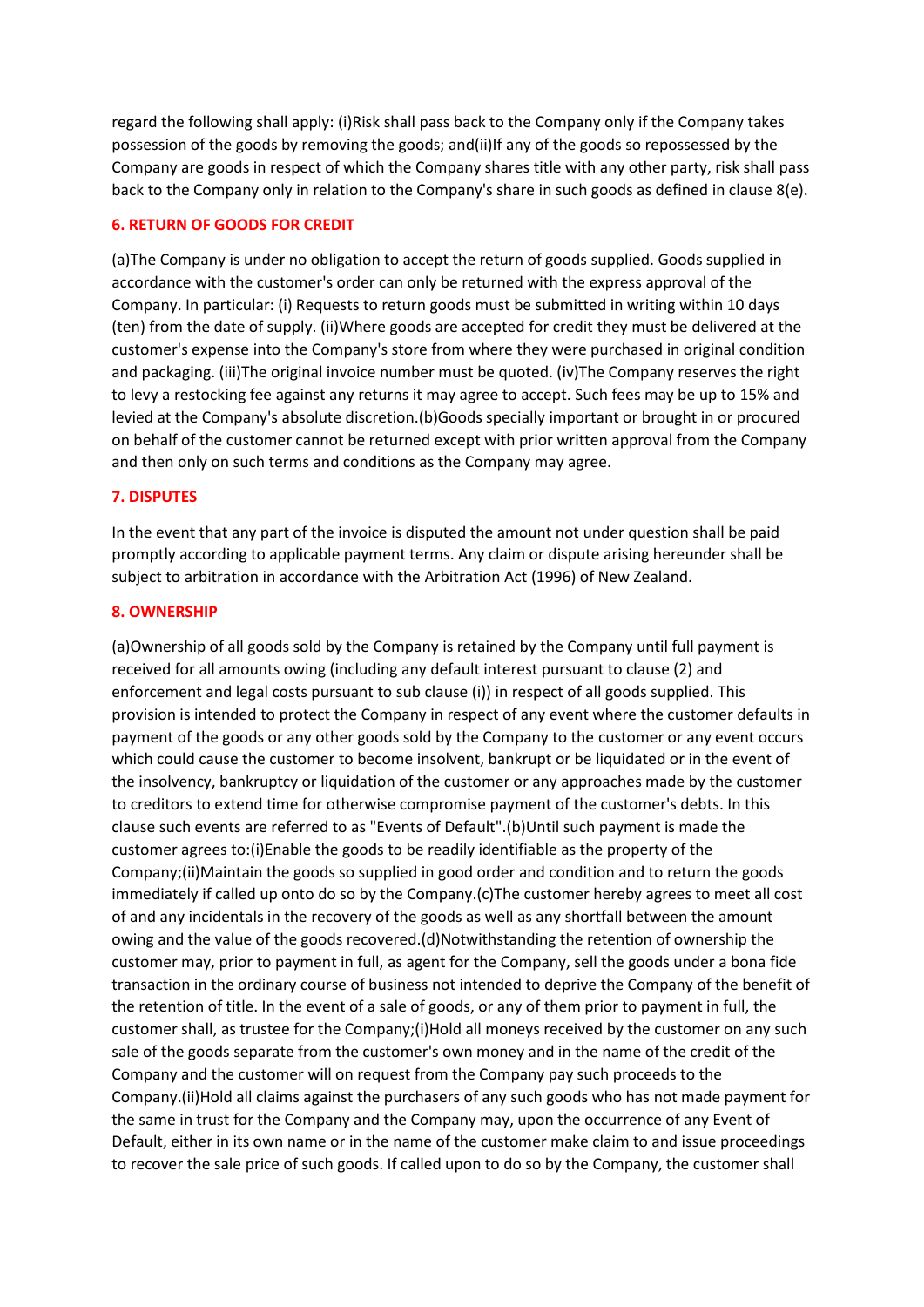assign to the Company all rights against the person to whom the customer has supplied the goods.(e)In respect of any goods which are mixed with, installed on the customer's premises or used as constituent parts of any product manufactured or constructed by the customer for on sale immediately upon such manufacturing construction occurring:(i)The Company's ownership of the goods shall be transferred to part ownership of the processed goods; and(ii)The Company's part ownership shall be an equal share to the proportion that the invoiced value of the Company's goods used in such processing. If any dispute shall arise as to the amount of the Company's share, such dispute shall be determined by a chartered accountant, who shall act as a sole arbitrator pursuant to the provisions of the Arbitration Act 1996, which accountant shall be appointed if the parties cannot agree, by the president for the time being of the New Zealand Society of Accountants or his or her nominee;(iii)The Company's part ownership shall be absolute and not by way of charge.(f)The customer shall not, so long as the goods remain the property of the Company, charge or purport to charge the goods nor deal with the goods in any other way than in accordance with the provisions of these terms of trade.(g)The Company shall be entitled forthwith to cancel the customer's rights, under the terms of trade by notice to the customer if the customer defaults in payment on the due date, time for which is strictly of the essence, or fails to comply with any of these general conditions or any terms of any particular contract of sale between the Company and the customer, or if the Company receives any information which, in the opinion of the Company, indicates uncertainty as to the customer's ability to meet its financial commitments. The right of cancellation under this clause  $8(g)$  is in addition to any other right of cancellation the Company may have whether pursuant to these general condition or any particular contract of sale, or any statute or at common law or in equity.(h)If any one or more of the events specified in clause 8(a) occurs, or upon cancellation under clause 8(g), or upon cancellation pursuant to any other right, the Company, without prejudice to any other rights or remedies of the Company, shall be entitled:(i)To recover possession of all goods in respect of which the Company has retained title, including processed goods, either by removing the goods from possession or control of the customer or the customer's purchaser or by impounding the goods in any premises occupied by or under the control of the customer, the duly appointed liquidator or receiver of the customer, the customer's purchaser, or the duly appointed liquidator or receiver of the customer's purchaser.(ii)For the purposes of repossessing or impounding any such goods, to enter any premises occupied by or under the control of the customer and, if need be forcibly, and in such event the customer shall indemnify the Company against all claims that may be made upon the Company as a consequence of the Company's exercising such power of entry;(iii)to employ the services of any person to enter upon and remain upon any premises occupied by or controlled by the customer to exercise any of the preceding rights;(iv)To give notice to any third party of the Company's rights pursuant to these general conditions and of the exercise of any of the Company's rights or remedies and the customer shall have no claim against the Company for any loss, direct or indirect, suffered by the customer as a consequence of such notice being given by the Company.(i)Upon termination of the customer's rights pursuant to clause  $8(g)$ , or pursuant to any other right of the Company, and without prejudice to any other rights or remedies of the Company, the Company shall be entitled to sell all goods fully or partly owned by the Company and the following further provisions shall apply;(i)On the sale by the Company of any unprocessed goods in respect of which full title has been retained by the Company, the Company shall be entitled to retain the total proceeds of sale and shall have no obligation to account to the customer for any part of the proceeds of sale PROVIDED THAT, if the total proceeds of sale exceed in value all sums owed by the customer to the Company pursuant to all contracts between the customer and the Company then the Company shall have no further claim on the customer and shall refund to the customer the difference between the sale price and the total indebtedness of the customer to the Company less any diminution in value of the unprocessed goods and a restocking fee of up to 10% of the total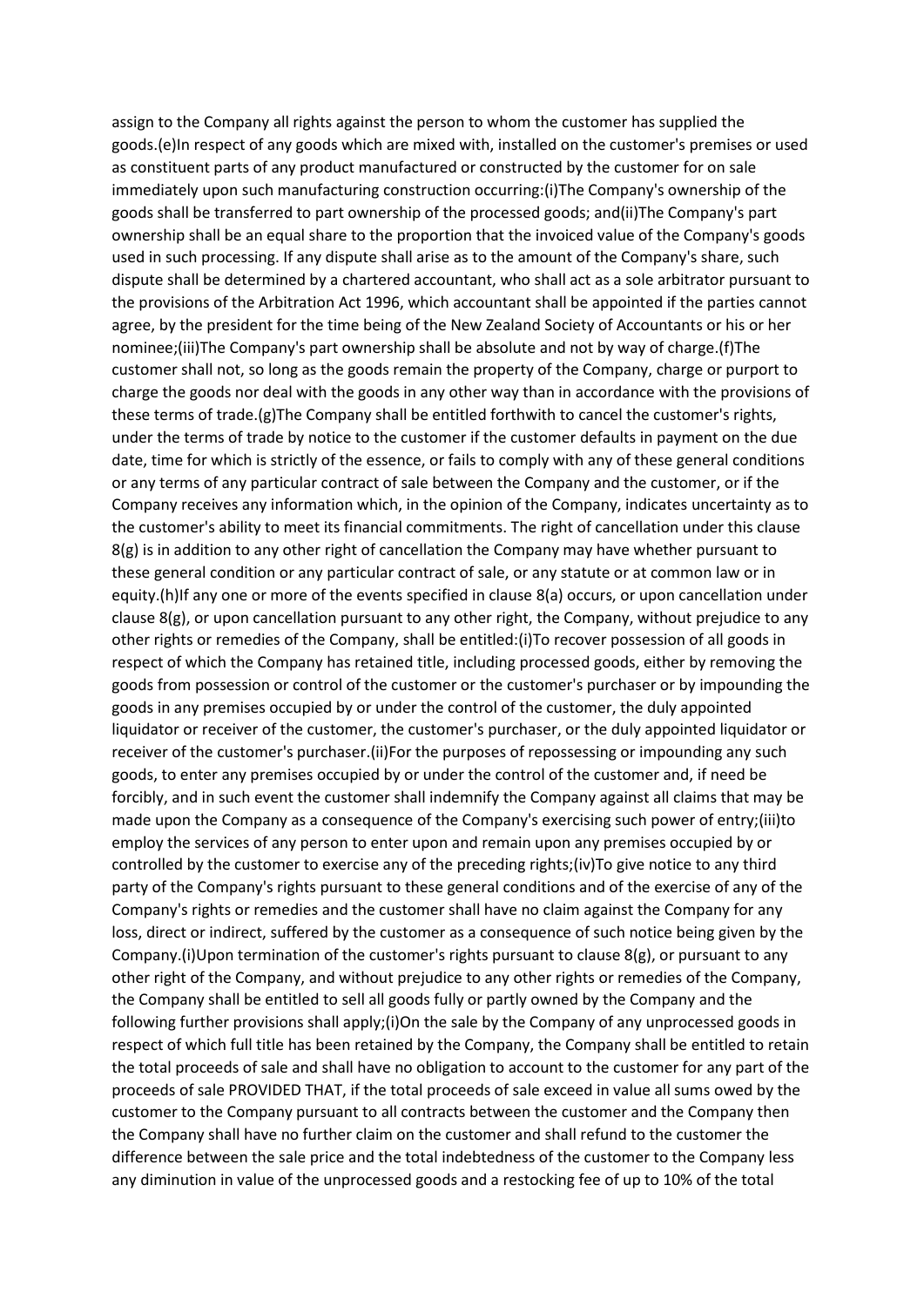value of the goods either of which may be levied by the Company in its total discretion.(ii)In the case of processed goods the Company is empowered to sell such goods on behalf of the customer and the Company for their respective rights and interest and shall account to the customer for the customer's share of the proceeds, whether or not any moneys may still be due from the customer to the Company.

## **9. COMPANY'S LIABILITY AND MAINTENANCE GUARANTEE**

(a)The customer acknowledges that all goods acquired from the company are acquired for business purposes and the Company and the customer hereby agree to contract out of the Consumer Guarantees Act 1993.(b)The customer shall ensure that the goods ordered are fit and suitable for the purpose for which they are required and the Company is under no liability if they are not.(c)In the case of goods not of the Company's own manufacturer, the customer is entitled to only such benefits as the Company may receive under any guarantee given to the Company by the manufactures in respect thereof. The Company shall not be liable for consequential or special damages under any circumstances whatsoever.(d)In lieu of any warranty, condition or liability implied by law, the Company's liability in respect of any defect in or failure of the goods supplied or for any loss, injury or damage attributes thereto is limited to making good there placement or repair of defects arising under normal proper use and maintenance arising solely from faulty design, materials or workman ship with the guarantee period if stated or otherwise within 12 months of the date of supply provided always that such defective parts are promptly returned to the Company. At the termination of the appropriate period all liability on the Company's part ceases. (e)This warranty does not cover damage from misuse, accident, neglect, installation, modification, adjustment or improper operation or maintenance.(f)Any advice, recommendation, information, assistance or service ("customer information") provided by the Company in relation to the goods' use or application is given in good faith and is believed to be appropriate and reliable. Any such customer information provided and any statements or representations made by the Company in relation to any goods supplied by the Company is provided or are made without liability or responsibility on the part of the Company and this provision precludes any Court from enquiring or determining the questions referred to in Section 4 of the Contractual Remedies Act 1979.(g)The company's liability under this contract and the warranty in this clause is confined to the customer named in this contract, it being agreed that the Company has no liability to any purchaser of the goods from the customer in that the customer's rights under this contract are not assignable without the prior written consent of the Company.

## **10. ERRORS OR OMISSION**

Clerical errors or omission, whether in computation or otherwise in any quotation, acknowledgement or invoice, shall be subject to correction.

## **11. FORCE MAJEURE**

The Company shall not be liable to the customer for any loss or damage directly or indirectly arising out of or in connection with any delay in delivery of the goods or failure to perform any term of this contract where such delay or failure is caused directly or indirectly by an act of God, fire, armed conflict, labour dispute, civil commotion, intervention of a Government, inability to obtain labour, materials or manufacturing facilities, accidents, interruptions of or delay in transportation or any other cause beyond the Company's control.

#### **12. COMPLIANCE WITH REGULATIONS**